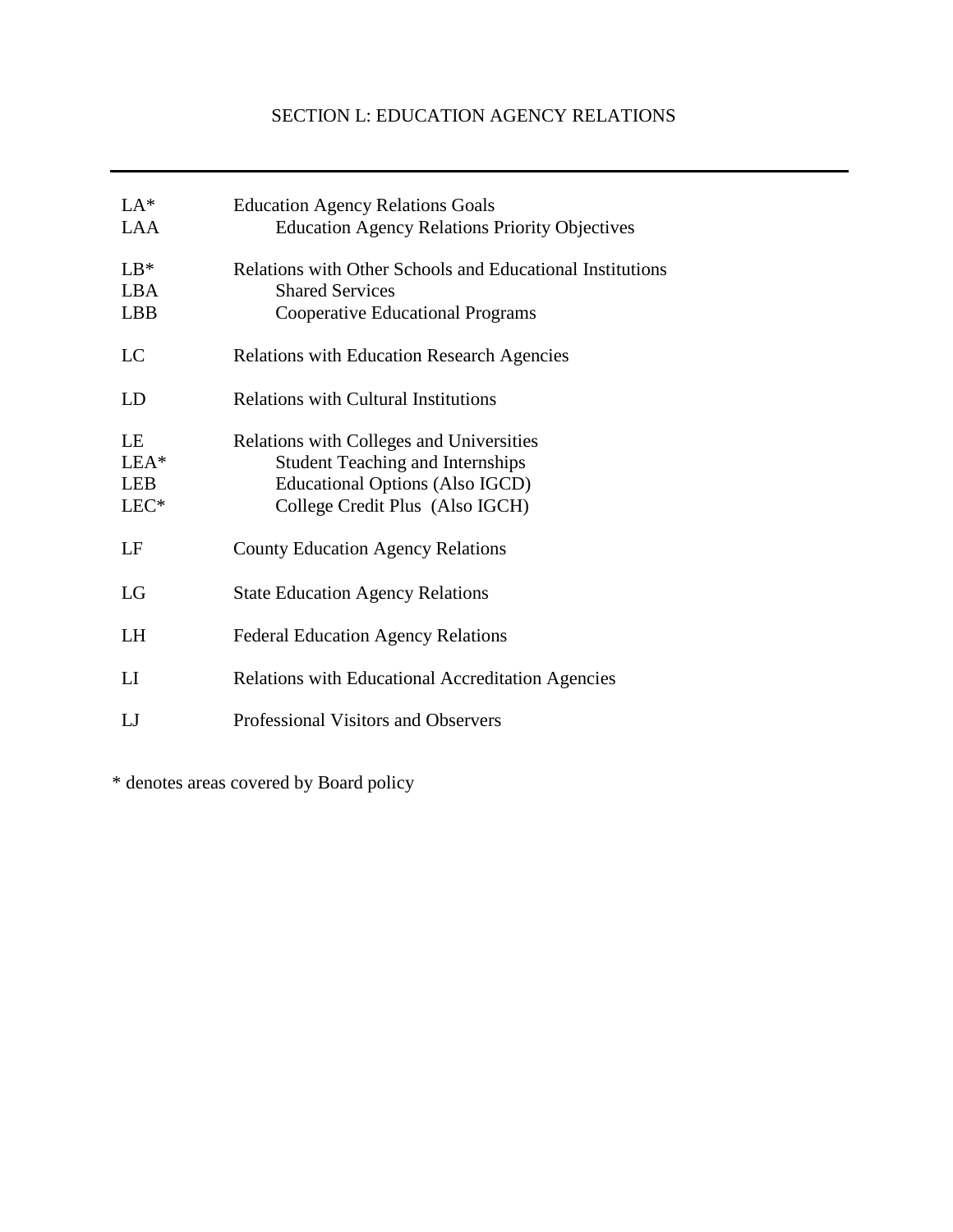#### EDUCATION AGENCY RELATIONS GOALS

The Board cooperates with other school districts and with other local, state and regional agencies and organizations in the solution of educational problems of common concern. This cooperation may extend to such areas as research, exchange of information and data, coordination of curriculum, coordination of school calendars and activities and construction of facilities that might be efficiently used on a cooperative basis. Other activities that may be advantageous to serve a broader area than one district may also be considered.

In carrying out this policy, the Superintendent may include in his/her recommendations to the Board an evaluation of the desirability and feasibility of cooperation with other agencies in endeavors that could benefit the District.

[Adoption date: August 20, 1992] [Re-adoption date: May 16, 2002] [Re-adoption date: September 16, 2010] [Re-adoption date: September 17, 2015]

LEGAL REFS.: ORC 3313.20; 3313.47 OAC 3301-35-07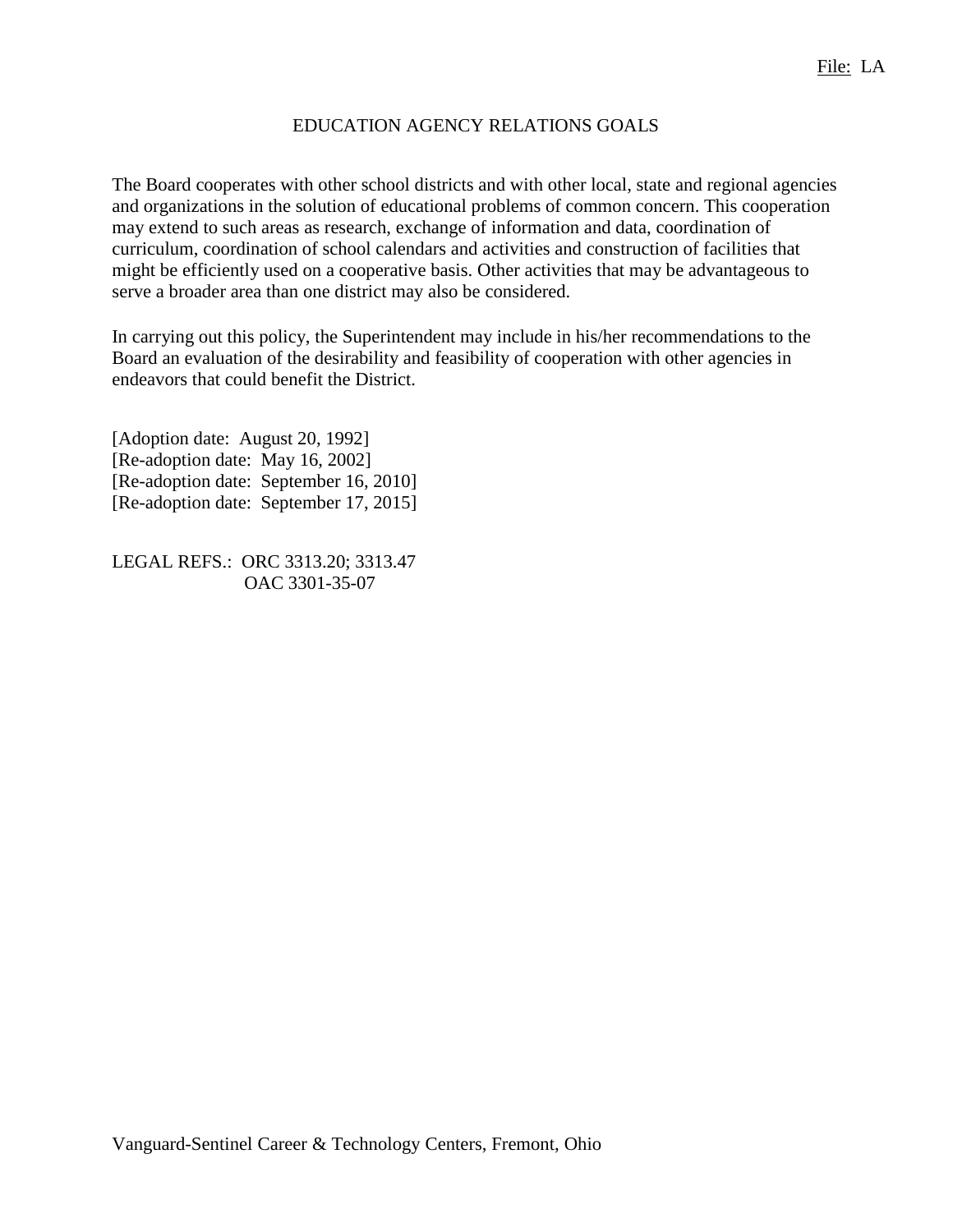## RELATIONS WITH OTHER SCHOOLS AND EDUCATIONAL INSTITUTIONS

The Board cooperates with other districts and institutions of higher learning for such purposes as:

- 1. seeking solutions to educational problems of common concern;
- 2. offering supporting services of high quality to our students;
- 3. acquiring federal and state grants and
- 4. promoting local school system involvement in regional and state decision making.

[Adoption date: August 20, 1992] [Re-adoption date: May 16, 2002] [Re-adoption date: September 16, 2010] [Re-adoption date: September 17, 2015]

LEGAL REFS.: ORC 3311.19 3313.6010; 3313.841 3314.03; 3314.05; 3314.07 3315.09; 3315.091 3323.09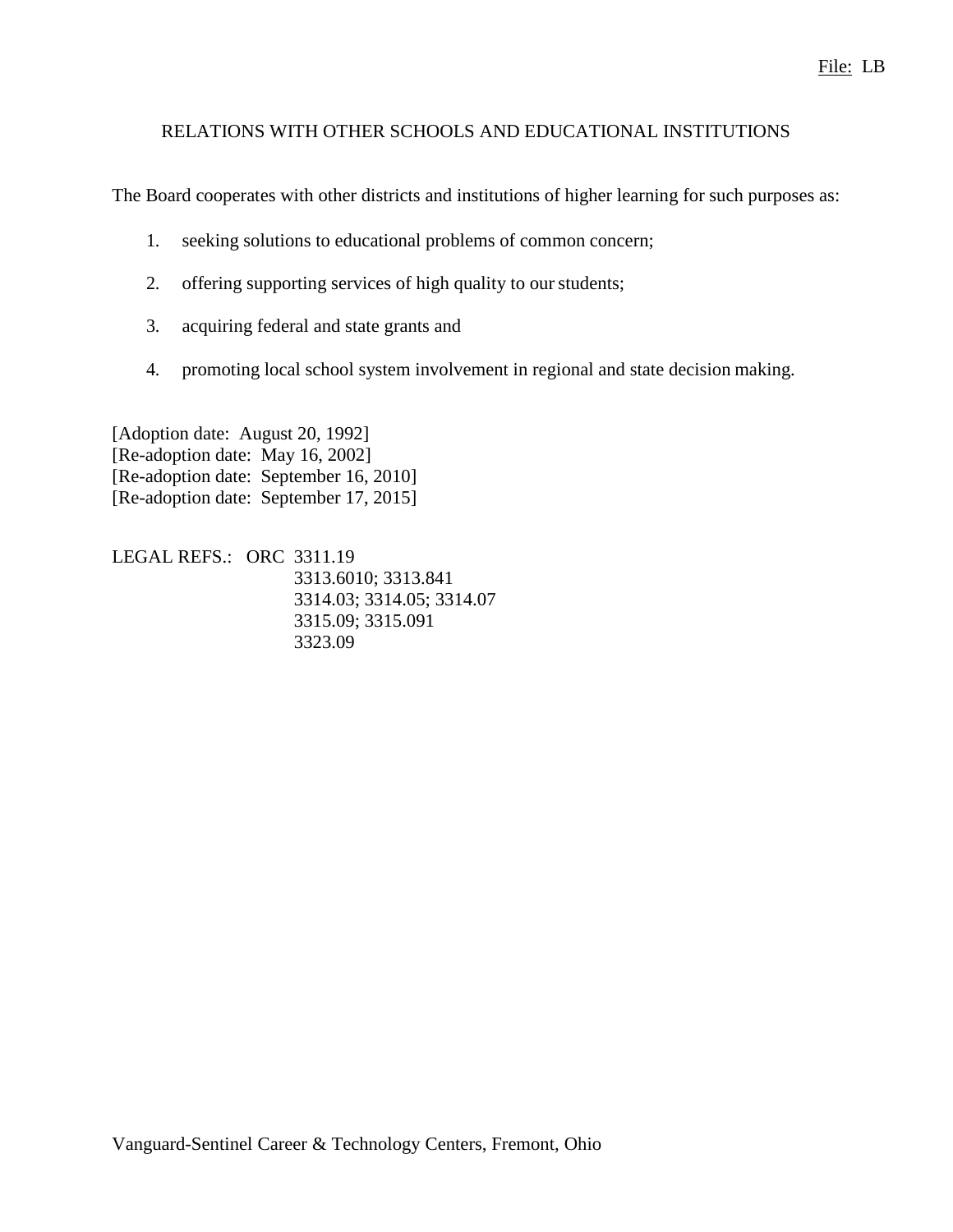#### STUDENT TEACHING AND INTERNSHIPS

The Board desires to cooperate with respective colleges or universities in providing student teaching and other field-based experiences for teacher education students, and further approves the utilization of its facilities for this purpose.

The Board authorizes the Superintendent/designee to arrange for the annual supervision and training of student teachers and interns.

The importance of the teacher training function to the future of education and the need to ensure high quality performance in our schools require student teachers to be placed with experienced teachers of demonstrated competence. While no staff members are required to supervise student teachers, it is expected that interested teachers volunteer for such duties.

The teacher training institutions should provide liaison personnel who discuss with the building director and supervising teacher the broad objectives that the institution believes should be pursued. Liaison personnel, subject to all school visitor rules and regulations, are free to visit the classrooms to observe the student teacher at work.

It is expected that the teacher training institution arranges the schedule of the student teacher to provide sufficient time in the classroom in order that continuity of experience for the student teacher and the District students is ensured.

[Adoption date: August 20, 1992] [Re-adoption date: May 16, 2002] [Re-adoption date: September 16, 2010] [Re-adoption date: September 17, 2015] [Re-adoption date: January 17, 2019]

LEGAL REFS.: ORC 109.57; 109.572 2953.32 3319.39 Chapter 2944 OAC 3301-83-06

CROSS REF.: GBQ, Criminal Records Check